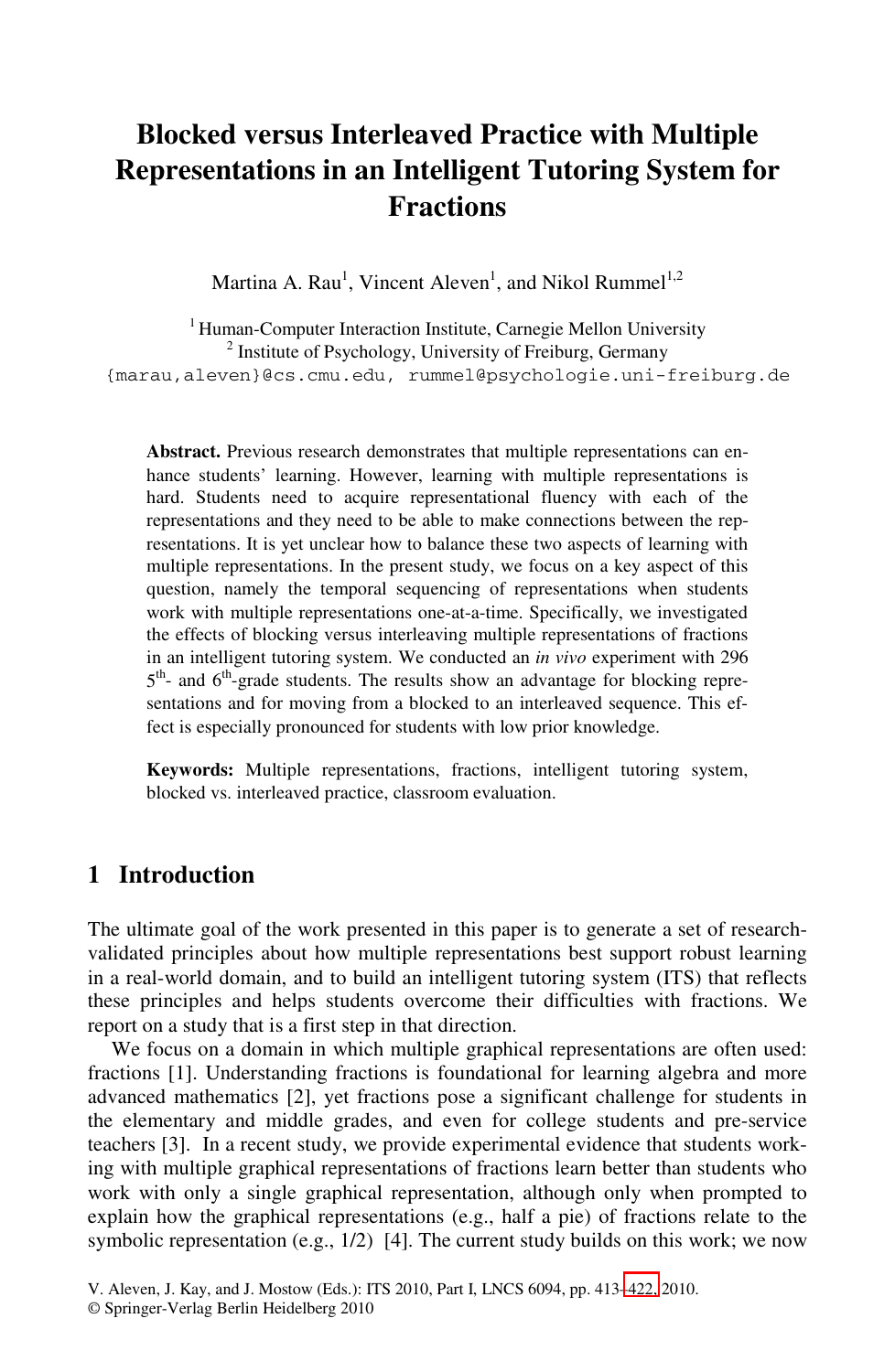turn to the question of *how best to temporally sequence* multiple representations. For now, we focus on instruction that presents students with only a single graphical representation for each problem. (In future research we will include problems that involve multiple graphical representations at a time.)

Several studies in cognitive and educational psychology have demonstrated that the use of multiple representations can lead to more robust learning in complex domains [5,6]. However, providing students with multiple representations is not always beneficial [5], which has been attributed to the fact that learning with multiple representations requires several interrelated cognitive competencies [7]. Perhaps most obviously, students need to understand the format and properties of the particular representations and they need to be able to use them appropriately; that is, they need to acquire *representational fluency* with each representation [8]. In addition, students can only benefit from learning with multiple representations if they are able to make comparisons across representations and translate between them; in other words, they need to acquire *representational flexibility* [9,10].

 At this point, it is an open question what the best balance is between supporting the acquisition of representational fluency and representational flexibility, and to what degree each facilitates the other. It stands to reason that representational fluency and connection making mutually influence the acquisition of one another. Fluency may facilitate the acquisition of representational flexibility. When learning to work with a new representation, it may help to connect it to one with which one is already fluent. But representational flexibility may also facilitate the development of fluency; a burgeoning understanding of one representation may help make sense of (and develop fluency with) a second, new, representation, even when that first representation is not yet fully understood. Little is known at this point about the relative strength of these mutual influences, which makes it harder to design effective instruction for learning with multiple representations.

In the study presented in this paper, we consider a key aspect of instruction with multiple representations, namely the *temporal sequencing* of representations. We ask what temporal sequence leads to more robust learning when learners work with multiple representations presented one-at-a-time: should practice with different representations be *blocked* (e.g., Pie-Pie-Pie, NL-NL-NL, Set-Set-Set) or *interleaved* (e.g., Pie-NL-Set, Pie-NL-Set, Pie-NL-Set)?

We assume that students develop fluency with a given representation as they work with that representation (e.g., during problem solving). We also assume that when representations are presented one-at-a-time, students are (somewhat) likely to spontaneously compare representations at the points where they switch from one representation to another. When practice with representations is *blocked*, students have the opportunity to build up fluency with one representation before the next one is introduced. When they (spontaneously) make connections between representations in the blocked condition, it is likely therefore that they are fluent with all of these representations except one (the one they are currently learning). In other words, this condition promotes fluency before connection making. On the other hand, when practice with different representations is *interleaved,* students build up fluency with representations in parallel; they may start making connections between representations even before they are fluent with any of them. The interleaved condition therefore facilitates connection making before fluency.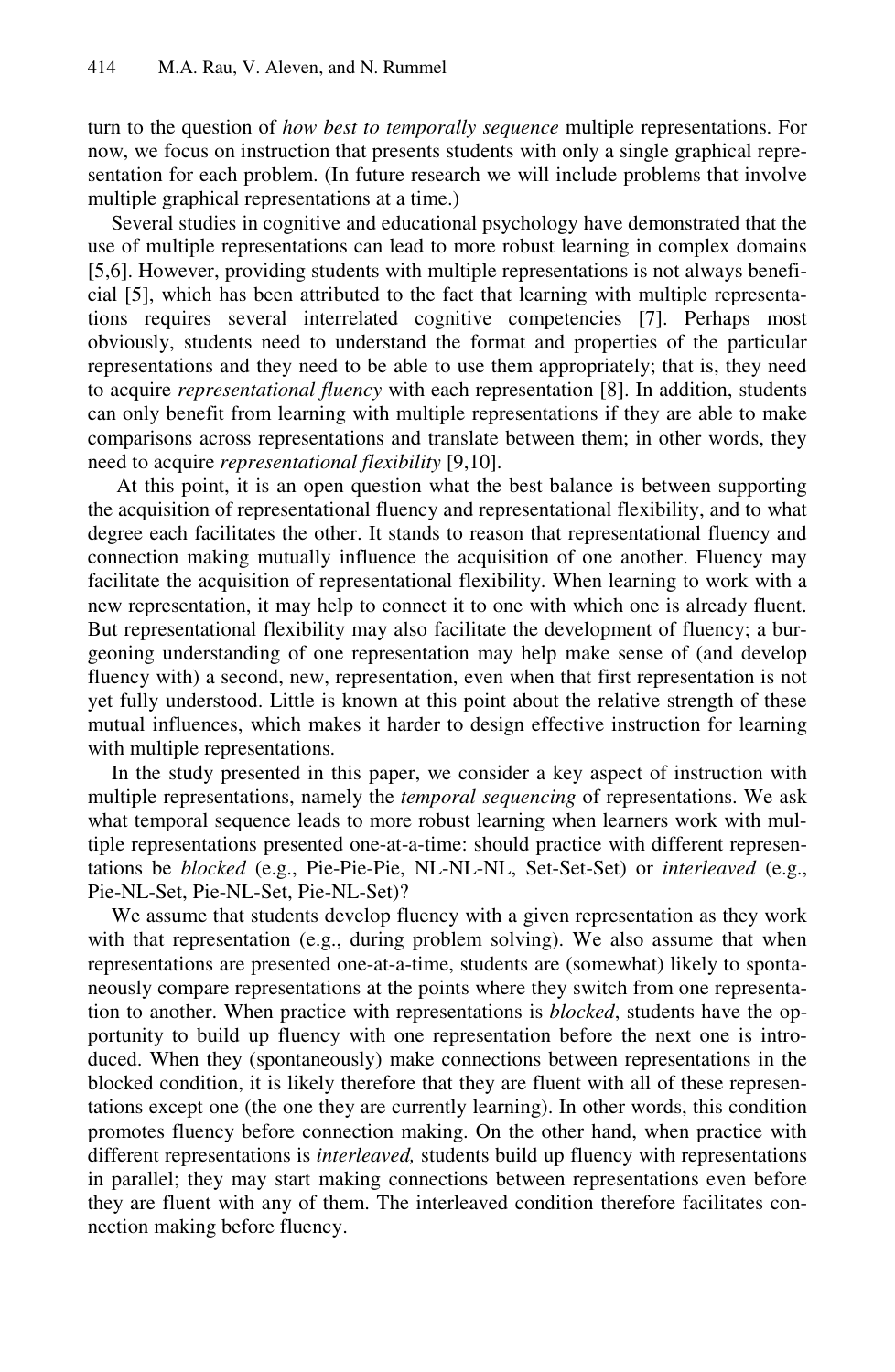If cross-representational comparisons between different graphical representations strongly rely on students' fluency with at least one of the representations being compared, then students should learn best when practice with each of the representations is blocked – at least until they acquire sufficient representational fluency. If on the other hand, useful comparisons can be made even between representations students are not yet fluent with, then the interleaved condition should support more robust learning. Indeed, several studies have shown that interleaving practice with tasks that structurally differ from one another leads to better learning outcomes than blocked practice [11,12]. We know of no studies however that compared the blocking and interleaving of different external representations.

We investigated how multiple representations should be sequenced temporally in the context of a proven intelligent tutoring system (ITS) technology, namely, Cognitive Tutors [13]. Specifically, we developed a set of example-tracing tutors for fractions learning. Example-tracing tutors are a type of tutors that are behaviorally similar to Cognitive Tutors, but that rely on examples of correct and incorrect solution paths rather than on a cognitive model of student behavior. We created these tutors with the Cognitive Tutor Authoring Tools (CTAT [14]). We used these tutors in an *in vivo* experiment (i.e., a rigorously controlled experiment in a real educational setting).

Students in all conditions worked on the same problems, but practice with the different representations of fractions was blocked across problems to varying degrees. We used four conditions: blocked, moderate, interleaved, and increased. We hypothesize that spontaneous cross-representational comparison making builds on representational fluency, and thus predict that the increased condition will yield the best learning results. Additionally, we explore whether low and high prior knowledge students differ regarding which condition is most beneficial.

### **2 Methods**

### **2.1 Material and Fractions Tutors**

The tutors used in the study included three different graphical representations of fractions: pie charts (see Figure 1), numberlines (see Figure 2, top), and sets (see Figure 2, bottom). Each graphical representation emphasizes certain aspects of the different interpretations of fractions [15]. The pie chart as a part-whole representation depicts fractions as parts of an area that are partitioned into equally-sized pieces. The numberline is considered a measurement representation and thus emphasizes that fractions can be compared in terms of their magnitude, and that they fall between whole numbers. Finally, the set is a ratio representation and presents fractions in the context of discrete objects that have several features.

We employed different orders of graphical representations in addition to the blocked versus interleaved factor. Students never worked with the set representation first, because the set appears to be the representation students are least familiar with. We randomly assigned students to one of four different orders of representations: Pie chart – numberline – set, pie chart – set – numberline, numberline – pie chart – set, or numberline – set – pie chart.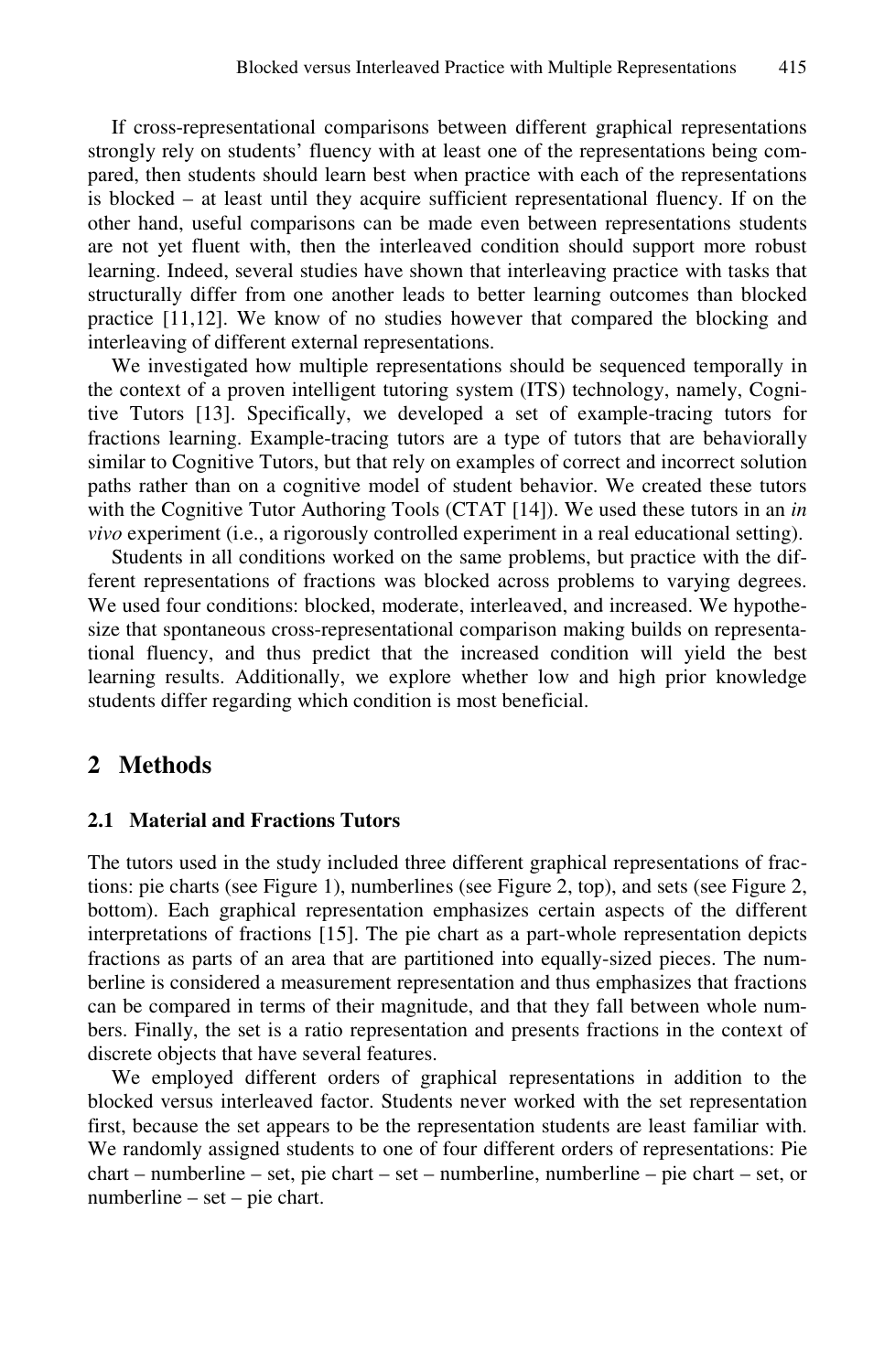The fractions tutor covered fraction identification, fractions as division, equivalent fractions, ordering fractions, and fraction addition. One graphical representation was presented at a time, but across the whole sequence of tutor problems, all graphical representations were crossed with all topics, except for obvious mismatches.



**Fig. 1.** Example of equivalent fractions problems with the pie chart



**Fig. 2.** Example of equivalent fractions problems with the numberline (top) and sets (bottom)

Before solving a problem symbolically, students were asked to perform the same steps by manipulating the graphical representations. For instance, students could partition them into smaller sections (for the numberline), pieces (for the pie chart), or objects (for the set). Figure 1 shows an example of equivalent fractions problems with the pie chart. Figure 2 shows corresponding problems with the numberline (top) and set representation (bottom). The tutors provided students with realistic cover stories for each problem. Students received error feedback and hints on all problem-solving steps. Error feedback messages were designed to make students reconsider their answer by either reminding them of a previously-introduced principle, or by providing them with an explanation for their error. Hint messages usually had three levels. First,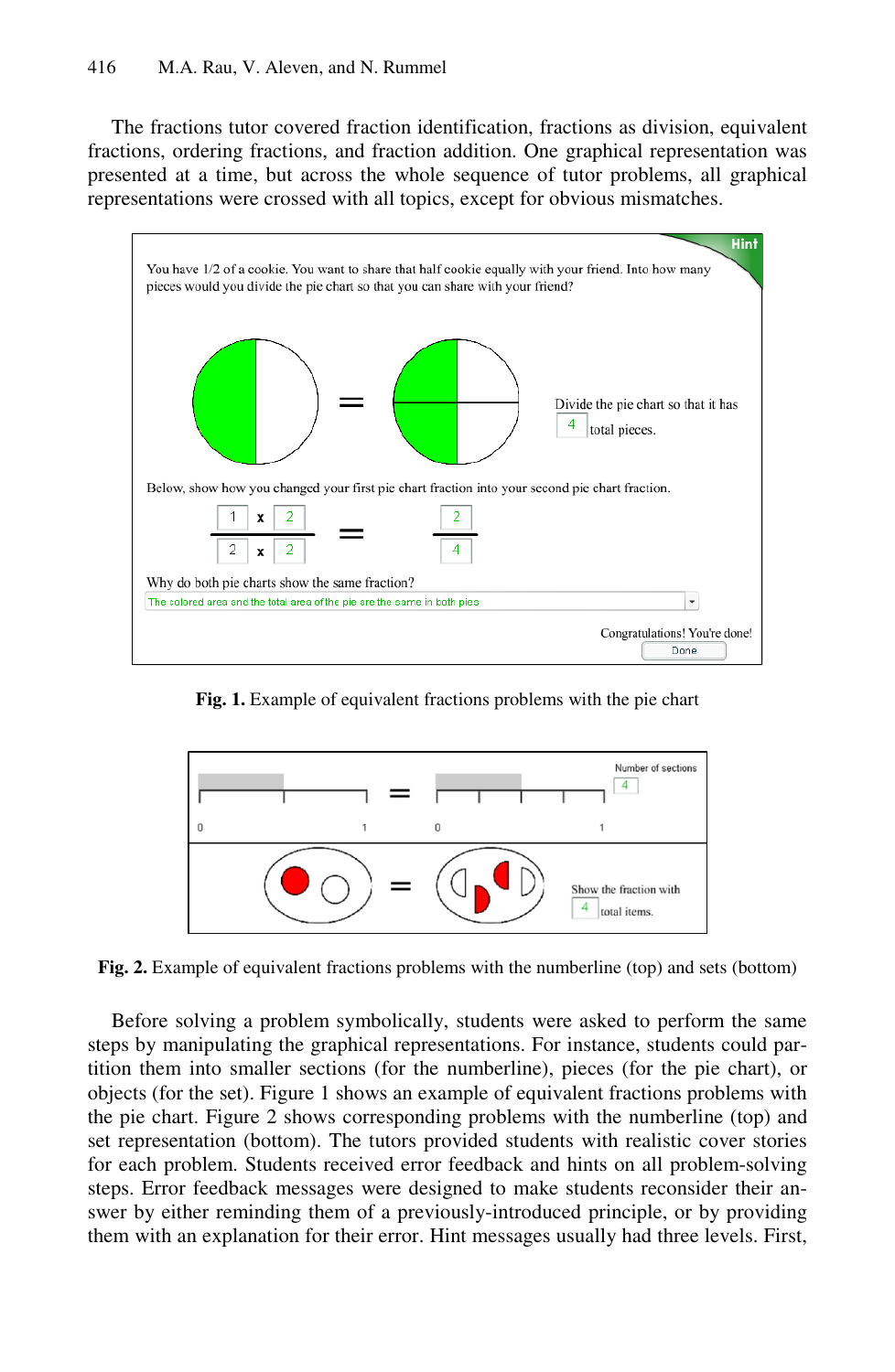students received a clarification of the goal (e.g., "You now added all pieces into the same pie chart. Before you know what fraction of the whole cake you won, you need to divide the pie chart into equally sized pieces."). They were then given conceptually oriented help, by reminding them of a specific concept (e.g., "The pieces are part of the same cake. Therefore, you keep the same denominator in the sum fraction."). Finally, students received explicit instructions regarding the next step (e.g., "Please divide the pie chart into four pieces.").

Students were prompted to self-explain their problem solution. We found this procedure to be effective in an earlier experimental study [4]. Students selected their answer from a drop-down menu, as shown in Figure 1. Previous research shows that asking students to select their answers from a menu rather than to explain in their own words, promotes a self-explanation effect [16].

### **2.2 Experimental Design and Procedure**

A total of 269  $5<sup>th</sup>$ - and  $6<sup>th</sup>$ -grade students from three different schools in the United States participated in the study during their regular mathematics instruction. All students worked with a set of ITS for fractions (example-tracing tutors, as mentioned) designed and created specifically for this study. Students were randomly assigned to one of four conditions that varied regarding the degree to which practice with the representations was blocked versus interleaved: blocked, moderate, interleaved, or increased.

Students in the blocked condition encountered the representations in three blocks: They first worked through the whole sequence of topics with the first graphical representation (corresponding to 36 problems), then with a second representation, and finally with the last representation. In the moderate condition, the blocks were much smaller: students switched representations after every third problem. Students in the interleaved condition switched representations after every single problem. And finally, in the increased condition, the length of the blocks was gradually reduced from twelve problems at the beginning to a single problem at the end.

We assessed students' knowledge of fractions three times. On the first day, students completed a 30-minute pre-test. They then worked on the fractions tutor, for a total of 5 hours, spread across five to six (depending on specific school schedules) consecutive days. The day following the tutor sessions, students completed a 30 minute post-test. Seven days later, we gave students an equivalent delayed post-test.

#### **2.3 Test Instruments**

Students' understanding of fractions was assessed with respect to *representational knowledge* and *operational knowledge*. By representational knowledge, we mean the ability to interpret representations of fractions and to use them to make sense of fractions. In our specific test, we asked students to identify and order fractions using different graphical representations some of which students were not familiar with (meaning that they did not encounter them in the set of tutor problems) to assess their representational knowledge. Operational knowledge describes the ability to solve fractional tasks procedurally, by applying algorithms. The operational test items in our test assessed students' ability to convert and add fractions with and without the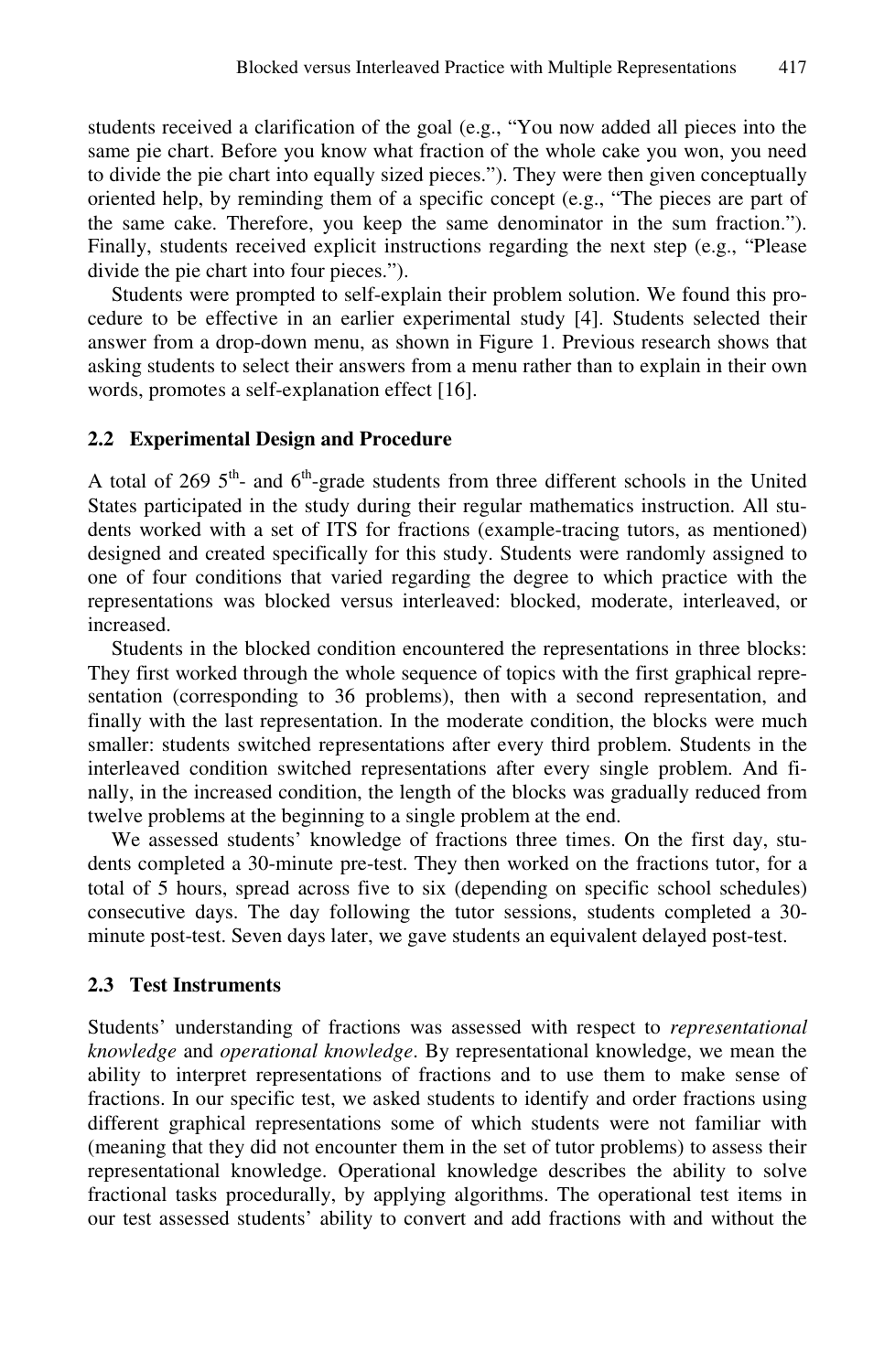help of graphical representations. Test items were adapted from standardized national tests and from examples from the fractions literature. We randomly assigned students to different versions of the fractions test at the pre-test, the immediate and the delayed post-test. We validated the theoretical structure of the test with a confirmatory factor analysis using data from a large sample in a pilot study of the test instruments. The test's theoretical structure was replicated with data from the presented experiment.

# **3 Results**

Students who stayed in their assigned condition, who were present for all test days, and who did not work on the tutoring system during the weekend were included in the analysis, yielding a total of  $N = 215$ . Neither the number of excluded students differed between experimental conditions,  $\chi^2$  (3, N = 269) = 1.21, *p* > .10, nor did the number of problems completed  $(F < 1)$ , or the time spent on the tutor problems  $(F < 1)$ .

A hierarchical linear model (HLM; [17]) with four nested levels was used to analyze the data. At level 1, we modeled performance for each of the three tests for each student. At level 2, we accounted for differences between students. At level 3, we modeled differences between classes, and at level 4 accounted for differences between schools. In addition, we used post-hoc comparisons to clarify the effect of blocking versus interleaving. The reported *p*-values are adjusted using the Bonferroni correction. Since there was no effect for order of representation  $(F < 1)$ , only the results for blocked versus interleaved practice with the representations are reported.

|                        |                            | <b>Blocked</b> | Moderate  | Interleaved | Increased |
|------------------------|----------------------------|----------------|-----------|-------------|-----------|
|                        | low prior knowledge        |                |           |             |           |
| pre-test               | representational knowledge | .39(.12)       | .38(.17)  | .35(.15)    | .42(.13)  |
|                        | operational knowledge      | .22(.15)       | .28(.14)  | .26(.16)    | .27(.14)  |
| immediate<br>post-test | representational knowledge | .50(.24)       | .49(.20)  | .36(.23)    | .55(.23)  |
|                        | operational knowledge      | .37(.27)       | .33(.31)  | .26(.26)    | .31(.26)  |
| delayed<br>post-test   | representational knowledge | .51(.25)       | .27(.30)  | .29(.27)    | .50(.26)  |
|                        | operational knowledge      | .29(.27)       | .27(.28)  | .26(.20)    | .36(.27)  |
|                        | high prior knowledge       |                |           |             |           |
| pre-test               | representational knowledge | .78(.11)       | .77(0.14) | .77(.11)    | .70(0.09) |
|                        | operational knowledge      | .75(0.16)      | .81(.15)  | .76(.16)    | .76(0.15) |
| immediate<br>post-test | representational knowledge | .78(.21)       | .70(.22)  | .72(.17)    | .67(0.16) |
|                        | operational knowledge      | .84(.22)       | .73(0.33) | .68(.34)    | .75(.23)  |
| delayed<br>post-test   | representational knowledge | .72(.19)       | .58(.32)  | .53(.34)    | .67(.25)  |
|                        | operational knowledge      | .76(.28)       | .68(.29)  | .67(.34)    | .65(.36)  |

**Table 1.** Rel. means and standard deviations (in brackets) for representational and operational knowledge at pre-test, immediate post-test, delayed post-test by low and high prior knowledge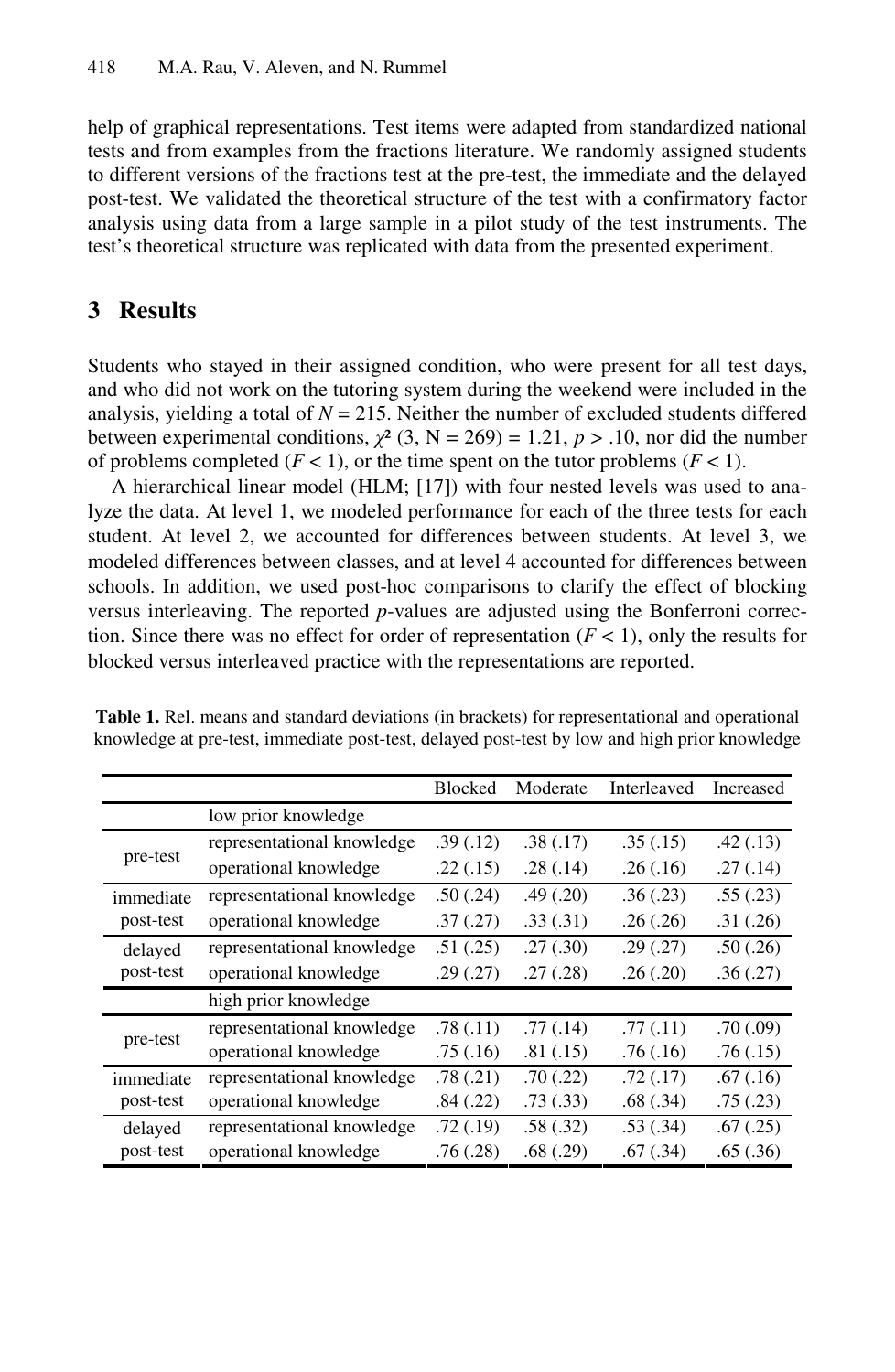### **3.1 Learning Effects**

First, we looked at student learning across conditions across the three test times. The tendency for the overall effect for test was in the opposite than the predicted direction, so that the overall hypothesis of a learning effect was not confirmed. Post-hoc comparisons showed a significant gain from pre-test to immediate post-test on representational knowledge for the blocked condition (*p <* .01).

To clarify this result, we split the data into groups based on median performance in the pre-test. Table 1 shows the means and standard deviations for representational and operational knowledge by test and condition for low and high prior knowledge students. For the low prior knowledge group, the results showed a significant improvement from pre-test to immediate post-test for representational knowledge in the blocked and increased conditions, which for the increased condition was also significant at the delayed post-test (*p*s < .05). No significant differences were found for operational knowledge.

### **3.2 Effects of Blocked versus Interleaved Representations**

We had predicted an advantage for the increased condition at the immediate and the delayed post-test. The results partly support this hypothesis. We found a significant interaction effect between test time and blocked versus interleaved practice, for representational knowledge,  $F(6, 422) = 5.54$ ,  $p < .01$ , and operational knowledge,  $F(6, 422) = 5.54$  $422$ ) = 2.19,  $p < .05$ . Post-hoc comparisons showed that regarding representational knowledge, students in the blocked condition significantly outperformed students in the interleaved condition at the immediate post-test ( $p < .05$ ). At the delayed post-test, both the blocked and the increased condition performed significantly better than the interleaved and moderate condition ( $p_s < .01$ ). As for operational knowledge, the post-hoc comparisons did not reveal statistically significant differences.

The analysis of the effects of blocked versus interleaved practice in the low and high prior knowledge groups further clarifies these results. An interaction between condition and the prior knowledge groups was significant for representational knowledge at both the immediate post-test,  $F(4, 201) = 17.56$ ,  $p < .01$ , and the delayed posttest,  $F(4, 202) = 6.08$ ,  $p < .01$ , as well as for operational knowledge at the immediate post-test,  $F(4, 199) = 21.74$ ,  $p < .01$ , and the delayed post-test,  $F(4, 198) = 17.90$ ,  $p < .01$ . Post-hoc comparisons showed that for representational knowledge at the immediate post-test, the advantage of the blocked condition and the increased condition over the interleaved condition was only significant for the low prior knowledge group ( $ps < .01$ ), but not for the high prior knowledge group. At the delayed post-test, the advantage of the blocked condition and the increased condition over the interleaved condition, as well as the advantage of the blocked condition over the moderate condition reached the level of significance for both the low and high prior knowledge groups (*p*s *<* .01). The advantage of the increased condition over the moderate condition, in contrast, was significant only for the low prior knowledge group ( $p < .01$ ). Post-hoc comparisons on operational knowledge revealed a significant advantage for the increased condition over the blocked condition in the low prior knowledge group for immediate and delayed post-test ( $p < .01$ ). At the delayed post-test, this advantage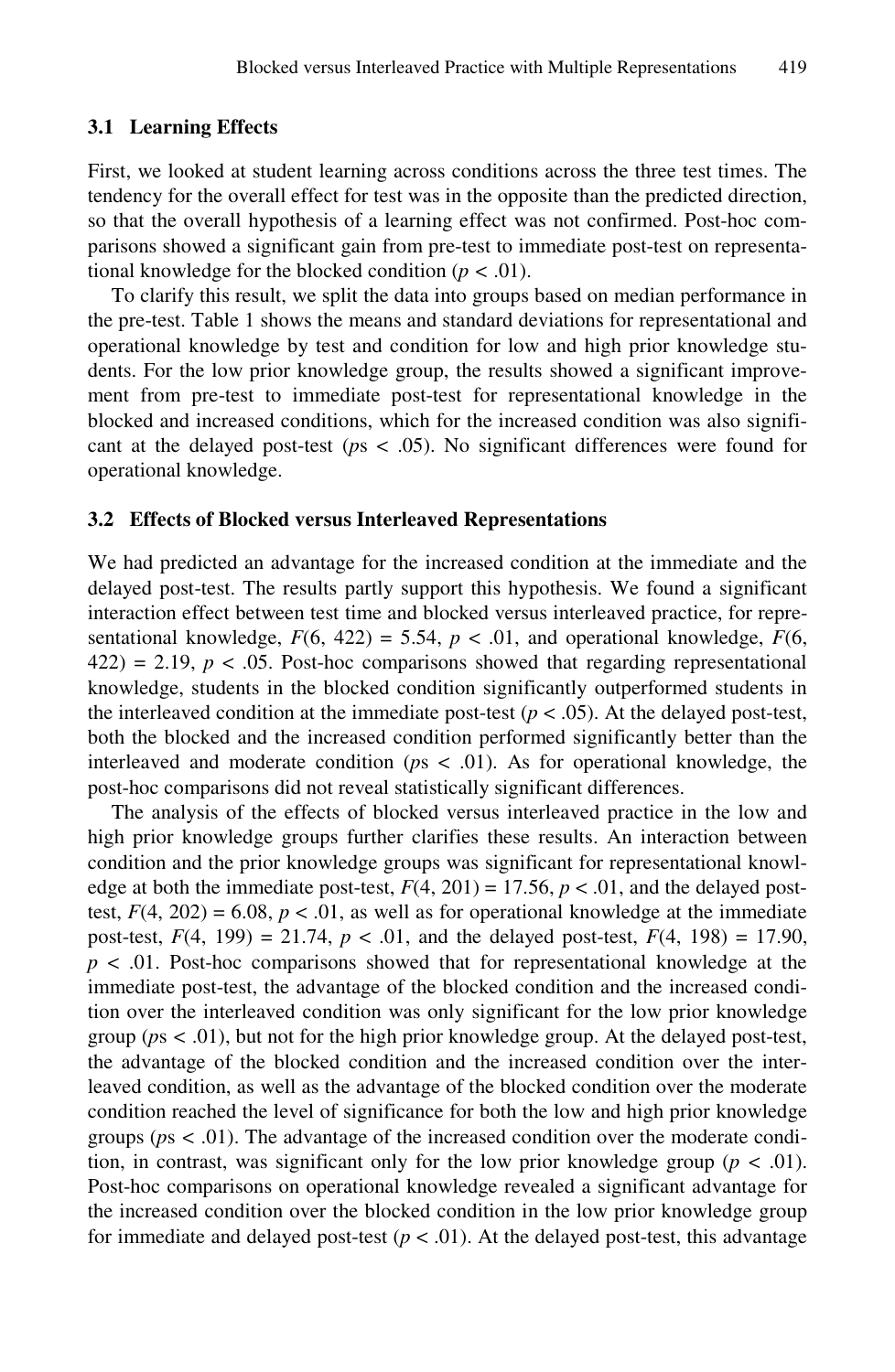was also significant when compared to the interleaved and moderate conditions (*p*s *<* .01). No further differences were found on operational knowledge.

### **4 Discussion and Conclusion**

We found evidence that our tutoring system improves understanding of fractions for low prior knowledge students in the blocked and increased conditions. This finding in part confirms our hypothesis that the increased condition will yield the best learning results. The reason why our data does not provide evidence for learning in the high prior knowledge group may be that the fractions tutor could not add to their understanding because it provided practice on rather basic fractions concepts and procedures. In fact, the test scores in the high prior knowledge group show that students in the high prior knowledge group already had a relatively good understanding of fractions at the pre-test.

The results on blocked versus interleaved practice support our hypothesis that moving from a blocked scheme towards an interleaved scheme for learning with multiple representations yields the best learning results. The blocked and increased conditions showed more robust learning than the interleaved and moderate conditions. At the level of cognitive processes, the study thus provides some support for the notion that representational fluency facilitates the acquisition of representational flexibility more so than the other way around. While it is important to note that we did not directly support connection making between the different representations, this finding may have implications for the design of curricula that make use of multiple representations at a time. It seems reasonable to believe that instruction explicitly supports connection making between different representations will be most beneficial after students have acquired a good understanding of each individual representation's format.

The advantage of blocked and increased representations was significant for representational knowledge, but not for operational knowledge. One possible explanation is that the tutoring system supports learning of representational knowledge better than the learning of operations. Indeed, we do not find a significant learning gain on operational knowledge. We expected that a deep understanding of graphical representations of fractions would be conducive to a better conceptual understanding of operations, but our data does not support this view. Another explanation is that students are able to gain an abstract understanding of fractions operations regardless of whether a blocked or interleaved design is being used. In fact, the symbolic operations presented in the fractions tutoring system do not change depending on which graphical representation is used to illustrate it. We are currently analyzing the tutor logs to clarify whether the graphical representations in the tutoring system helped students understand fractions operations.

The fact that the interleaved condition yields the best learning results supports the interpretation that providing the opportunity for spontaneous comparison-making is beneficial to students who already acquired representational fluency. To the extent that students in the high prior knowledge group have representational fluency, should the interleaved conditions then not be most suitable for their needs? In fact, we classified students as low versus high prior knowledge students based on their performance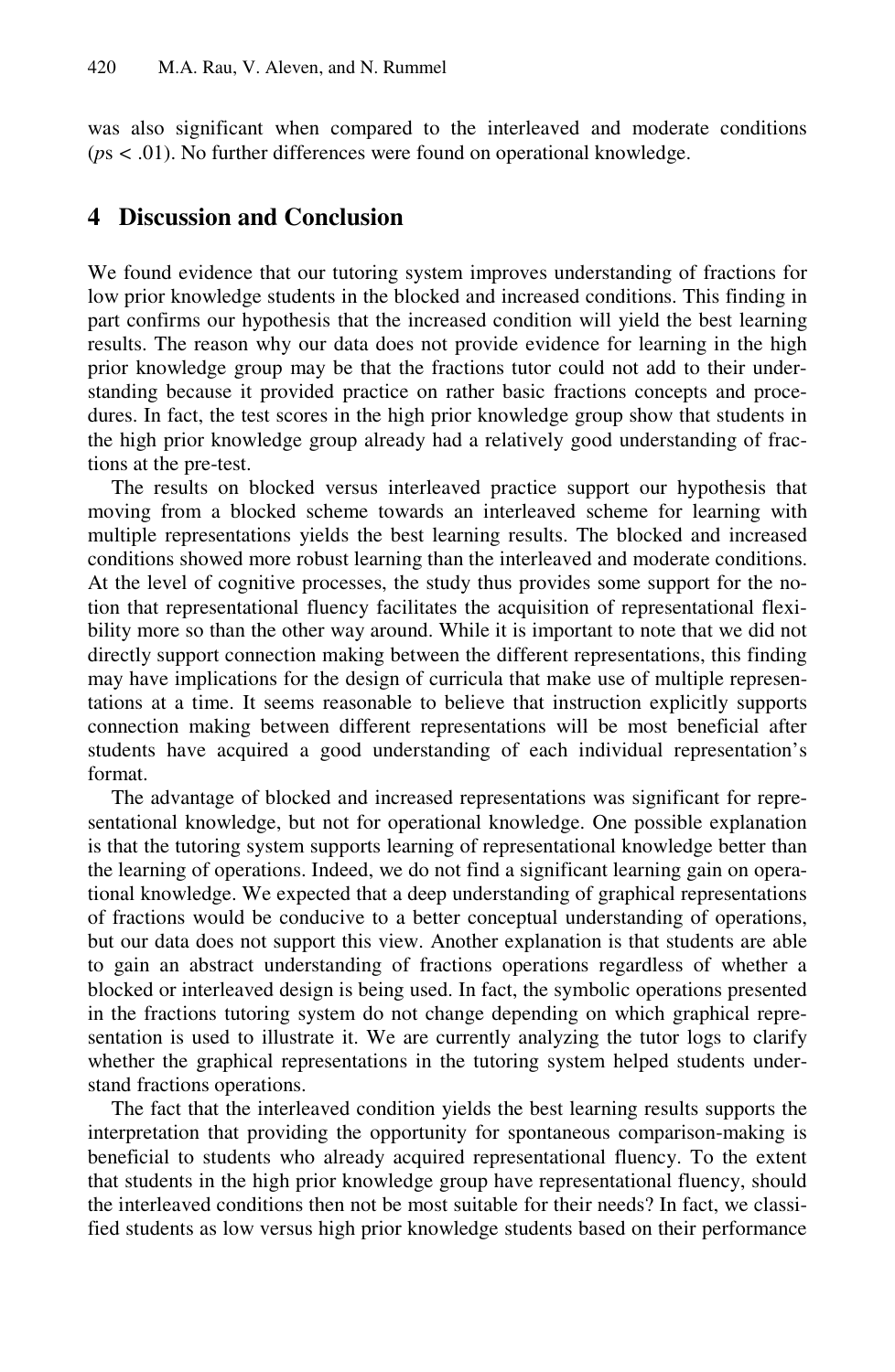in the pre-test, which included many representational test items, so that it seems reasonable to assume that they came in with a higher degree of representational fluency. The fact that we did not find an advantage for the interleaved condition for high prior knowledge students may be due to their performance being at ceiling for representational knowledge.

In conclusion, our study provides preliminary evidence that the acquisition of representational fluency should get higher weight in early instruction that makes use of multiple representations, compared to representational flexibility. One caveat is that the results were obtained with instructional material in which students encounter representations one-by-one, and connection making occurs only to the extent that students spontaneously engage in it. One could argue that the most extreme case of presenting multiple representations in temporal proximity is in fact presenting them simultaneously. In future studies, we will investigate whether the results generalize to situations in which students encounter multiple representations side-by-side, and in which the learning environment provides explicit support for connection making.

Our findings stand in contrast to earlier findings from a variety of domains which demonstrate an advantage for interleaved practice over blocked practice [12]. The difference between our studies and prior research is that we are investigating the effects of blocked versus interleaved practice with graphical representations as opposed to blocked versus interleaved practice of different problem types.

Our results may have implications for the design of instruction that directly supports connection making between multiple representations: It is likely that connection-making tasks will be most effective after students have had the opportunity to acquire fluency with the representations. While most studies on learning with multiple representations have emphasized the importance of helping students in making connections between the different representations [9], more attention should be paid to how to best support students' acquisition of representational fluency which appears to be an important foundation for the acquisition of representational fluency. Our findings are in line with Ainsworth's framework on learning with multiple representations [8] who points out that students often have difficulty in understanding the format of a new representation, as well as to understand how to use them appropriately in subsequent learning tasks. And while it seems logical that students have to acquire this understanding before they can relate different representations to one another, we know of no experimental evidence for this assertion, prior to this study.

## **Acknowledgements**

This work was supported by the Pittsburgh Science of Learning Center which is funded by the National Science Foundation, award number SBE-0354420. We would like to thank Ken Koedinger, Mitchell Nathan, and Jay Raspat for their support, the students and teachers at Barrett Elementary School, Park Elementary School, and Francis McClure Intermediate School, Kyle Cunningham, Brett Leber, Jonathan Sewall, Alida Skogsholm, and Martin van Velsen for their technical support, Adriana Baker, Laura Butler, Jessica Kalka, Gail Kusbit, and Shawn Snyder for their help in implementing this study, Brian Junker, Fabian Hölzenbein, Howard Seltman, and Cassandra Studer for their support with the statistical analysis.